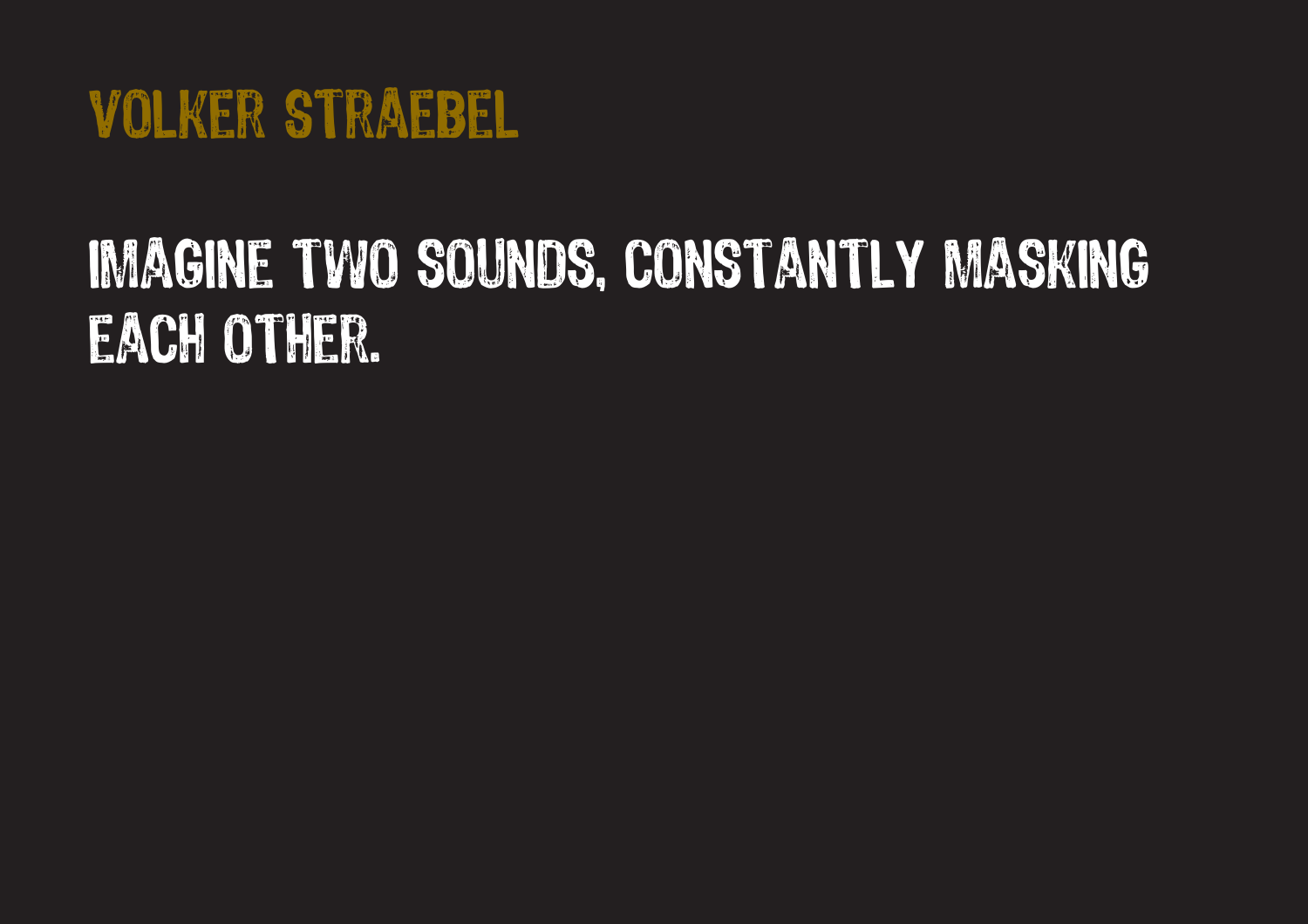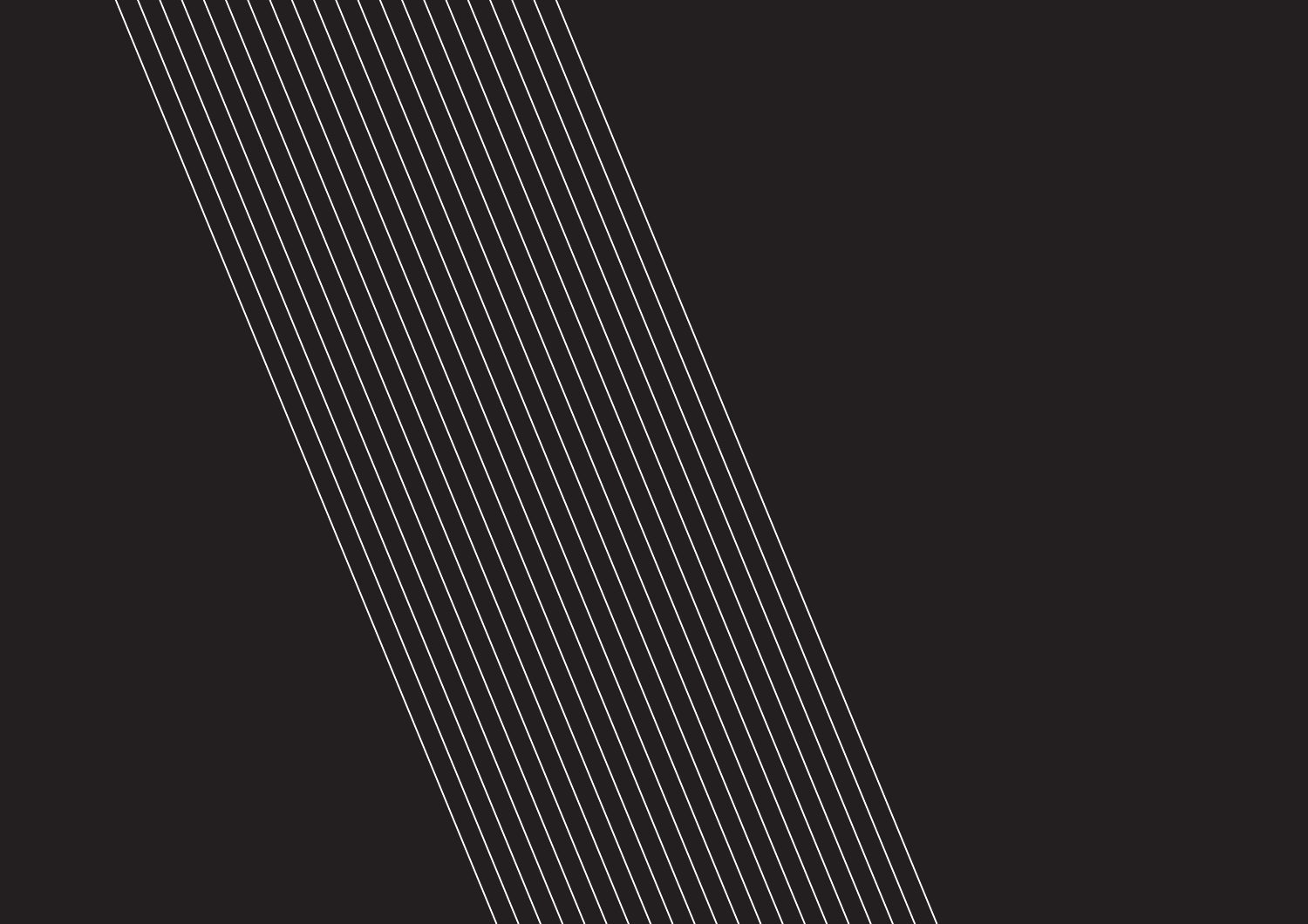

## Record the streaming sounds of a river. Play it with your violin.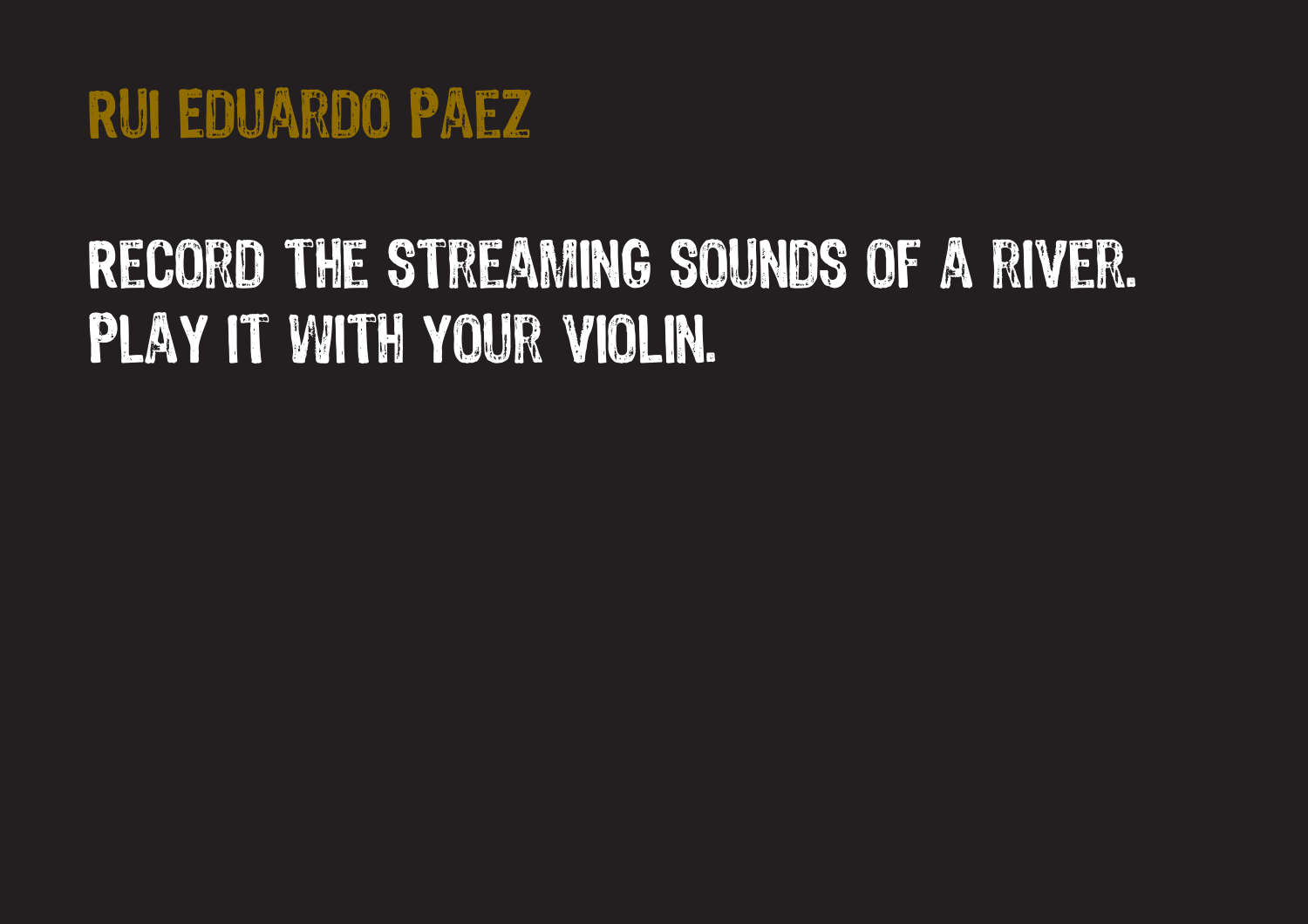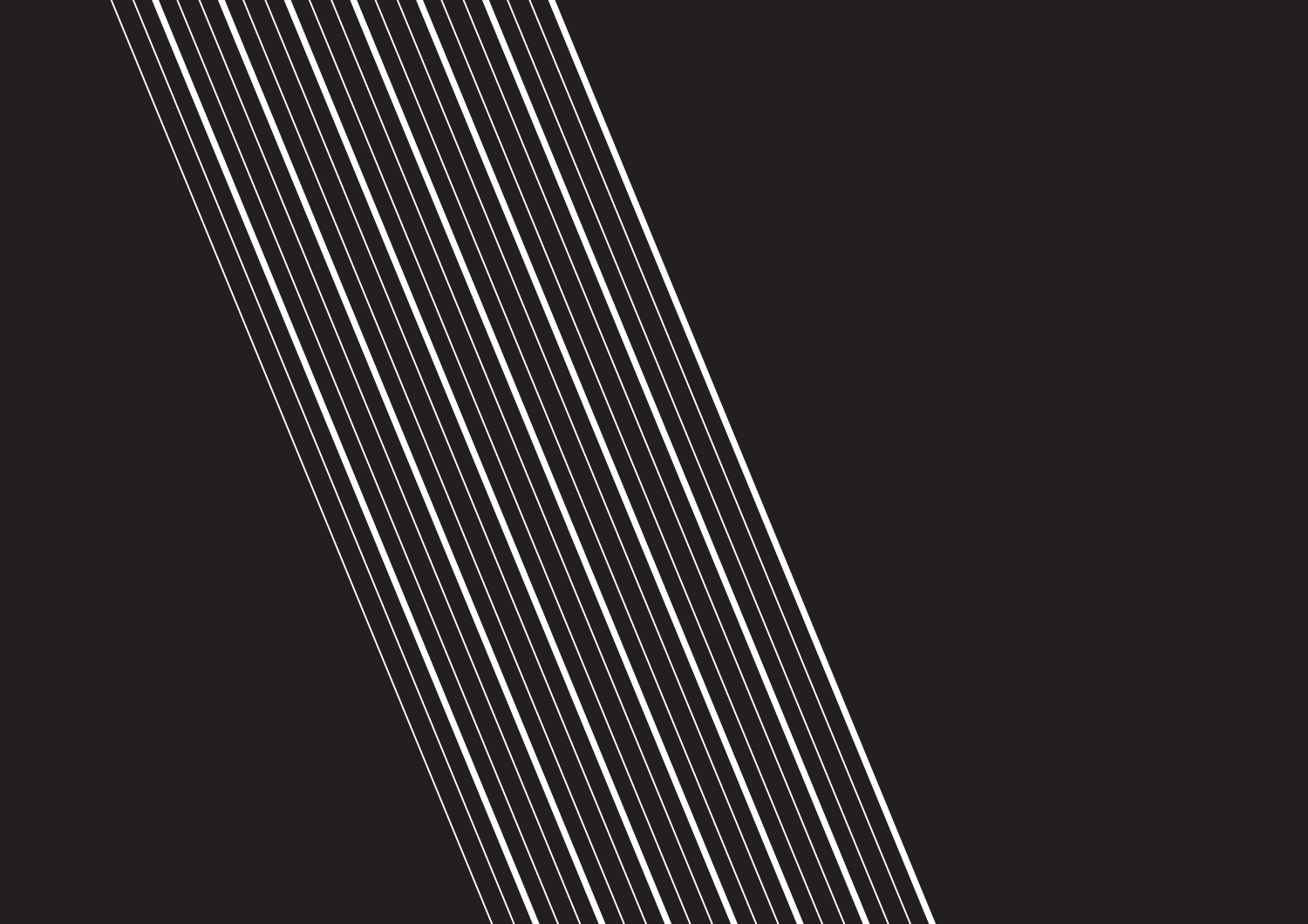#### Rahma Khazam

immaterial and invisible, sound eludes our grasp

even more elusive than audible sounds are inaudible or imaginary ones: we can conceive of them and we can manipulate them to make them audible but what do they really sound like ?

sound is a one-off experience: we can recreate the conditions under which we first heard a sound, but we can't go back in time to the way we were when we first heard it.

INCIDENTALLY, DOES A SOUND SOUND THE SAME WHEN WE CAN'T HEAR IT?

sound has no meaning as such, yet it's thought-provoking and profound

is there anything one can really say or think about sound ?

if only it could be frozen in mid-flight and and linger on, sonified, rendered visible and materialized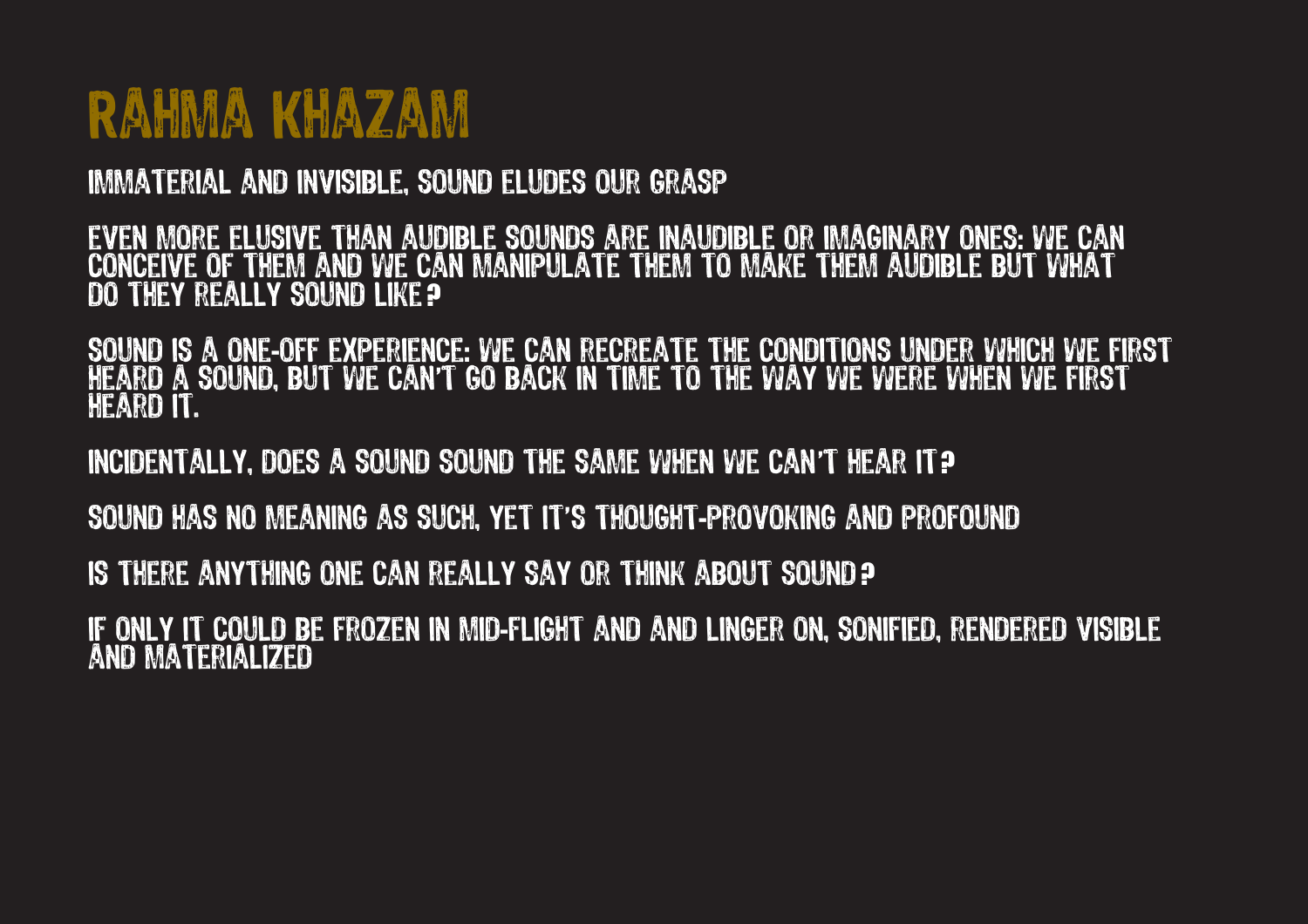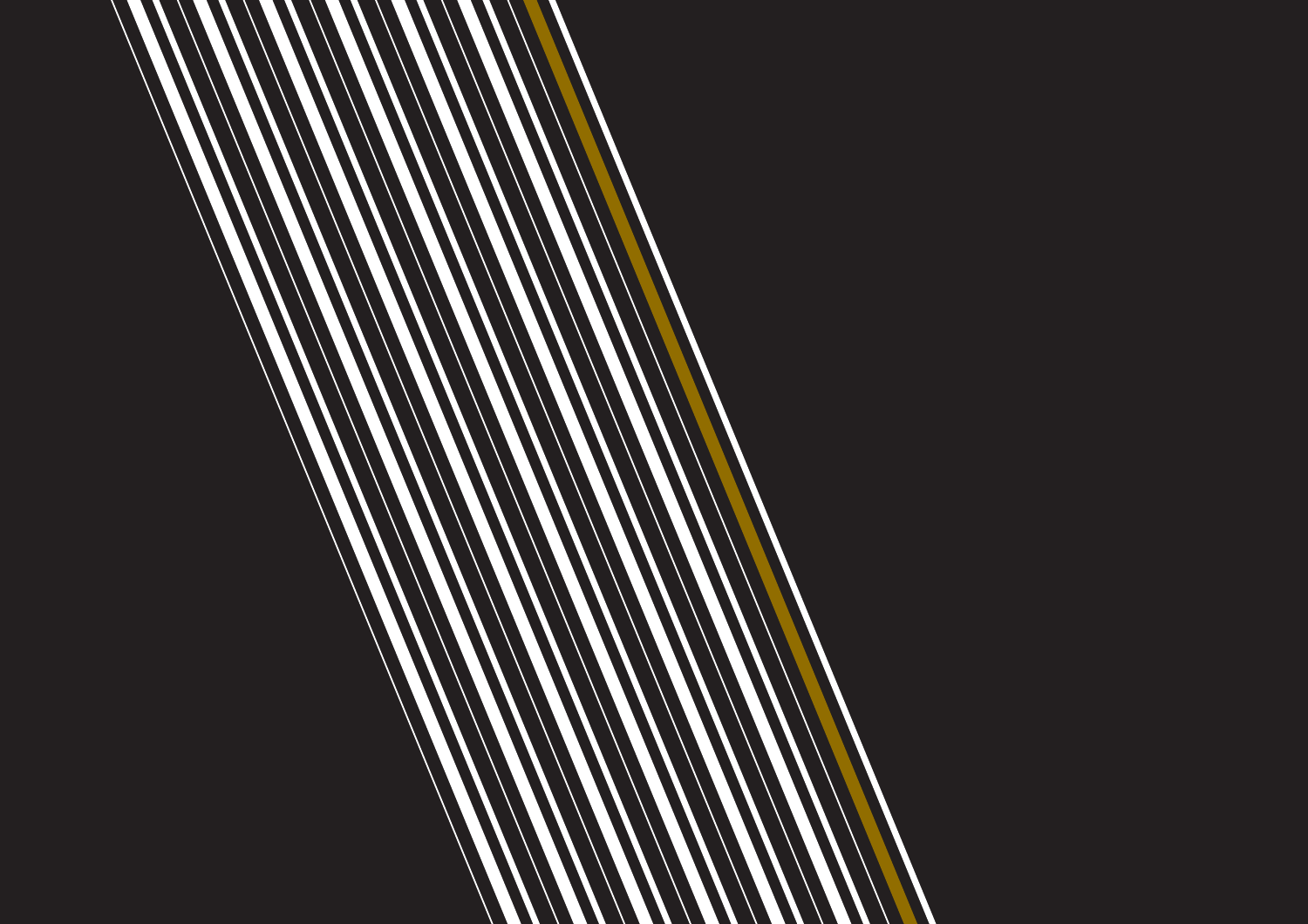### Daniela Cascella

#### ... I HEAR THE SOUND

# CAN A TONE BE A BONE, AND A KONE? world is an echo

## AND IT GOES BANG!

( dedicated to Arthur Russell, and to all those who feel a little lost )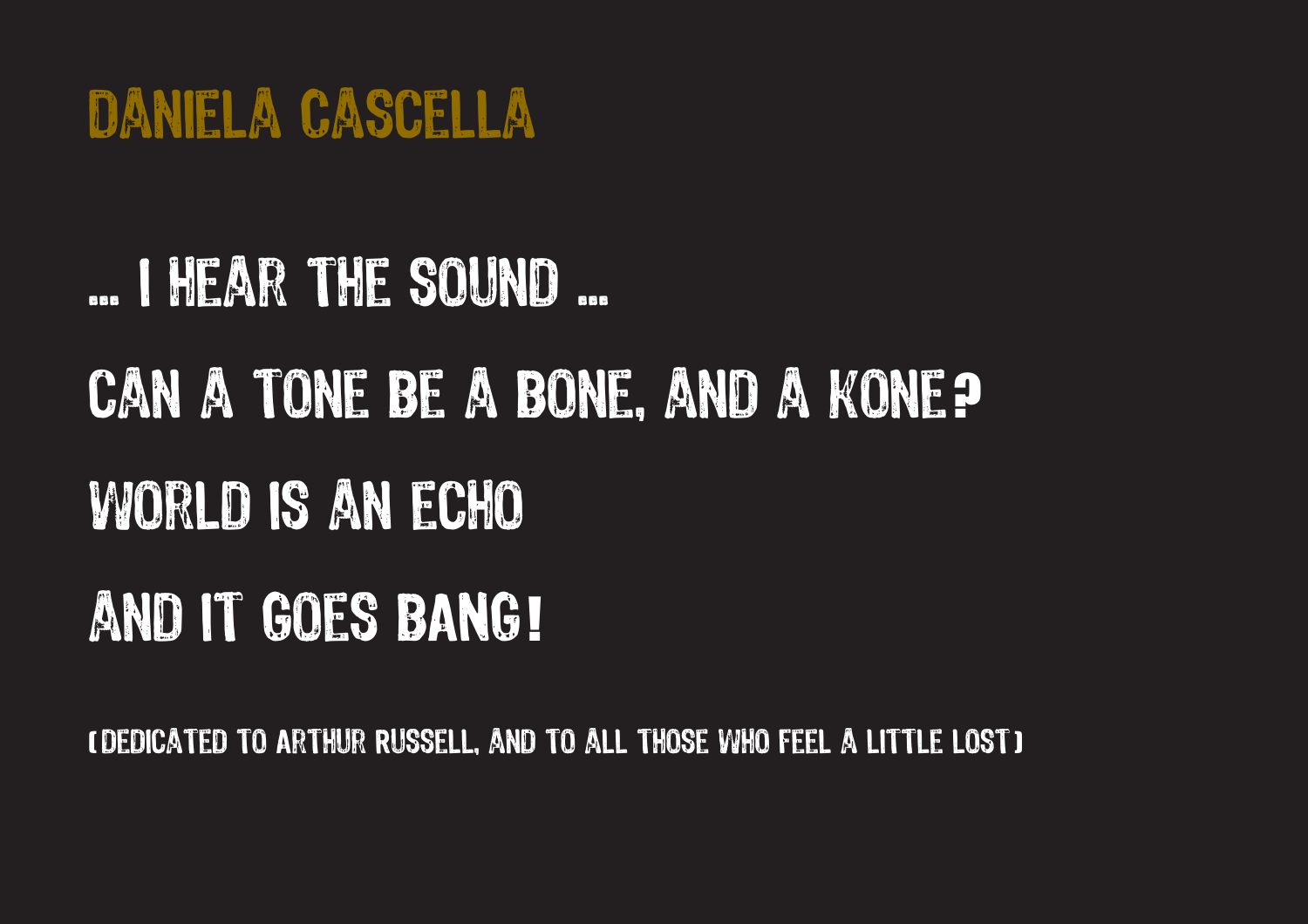![](_page_7_Picture_0.jpeg)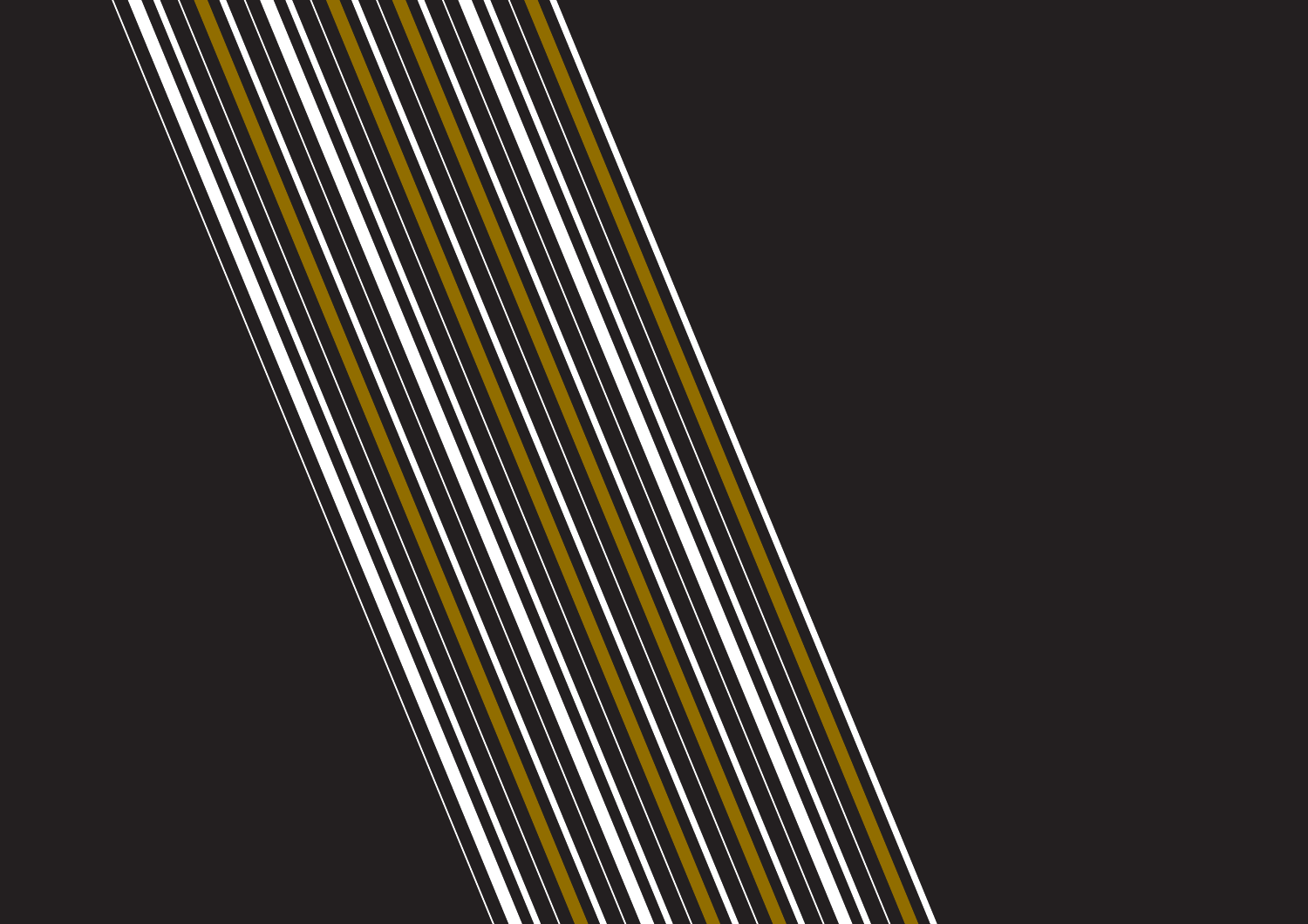#### DAVID COTNER

Get a rock. Move the rock so that it makes a sound. This is rock music. Break the rock. That is rebellion. Get a record album. Observe its cover. Smell it and touch it. Hear the sound your fingers make across its surface. That was a cover version. THEREMIN. MAKE THE SHAPE OF A LETTER 'A' IN FRONT OF ITS SENSITIVE PARTS. IT WAKE A SOUND. THAT IS THE SOUND OF AN 'A', OF WHICH THERE ARE MANY VARIETIES. Here are some now.

#### $A \circ A$  and  $A \circ A$  and  $A \circ A$

IS WITH 'B', AND 'C', AND 'D'. AND SO ON. CARVED OUT OF SPACE, THEY ARE ALL THE .<br>: AND DIFFERENT, SIMULTANEOUSLY — FOR EVERY MAN, WOMAN AND CHILD ON EARTH. different, simultaneously – for every man, woman ITERALISM. GET SOME DUCT TAPE. PULL IT OFF THE ROLL. I'D LIKE YOU TO HEAR. another tape. Try the masking tape. This is known as audio-collage. Now get a cat. Squeeze that cat. Gentl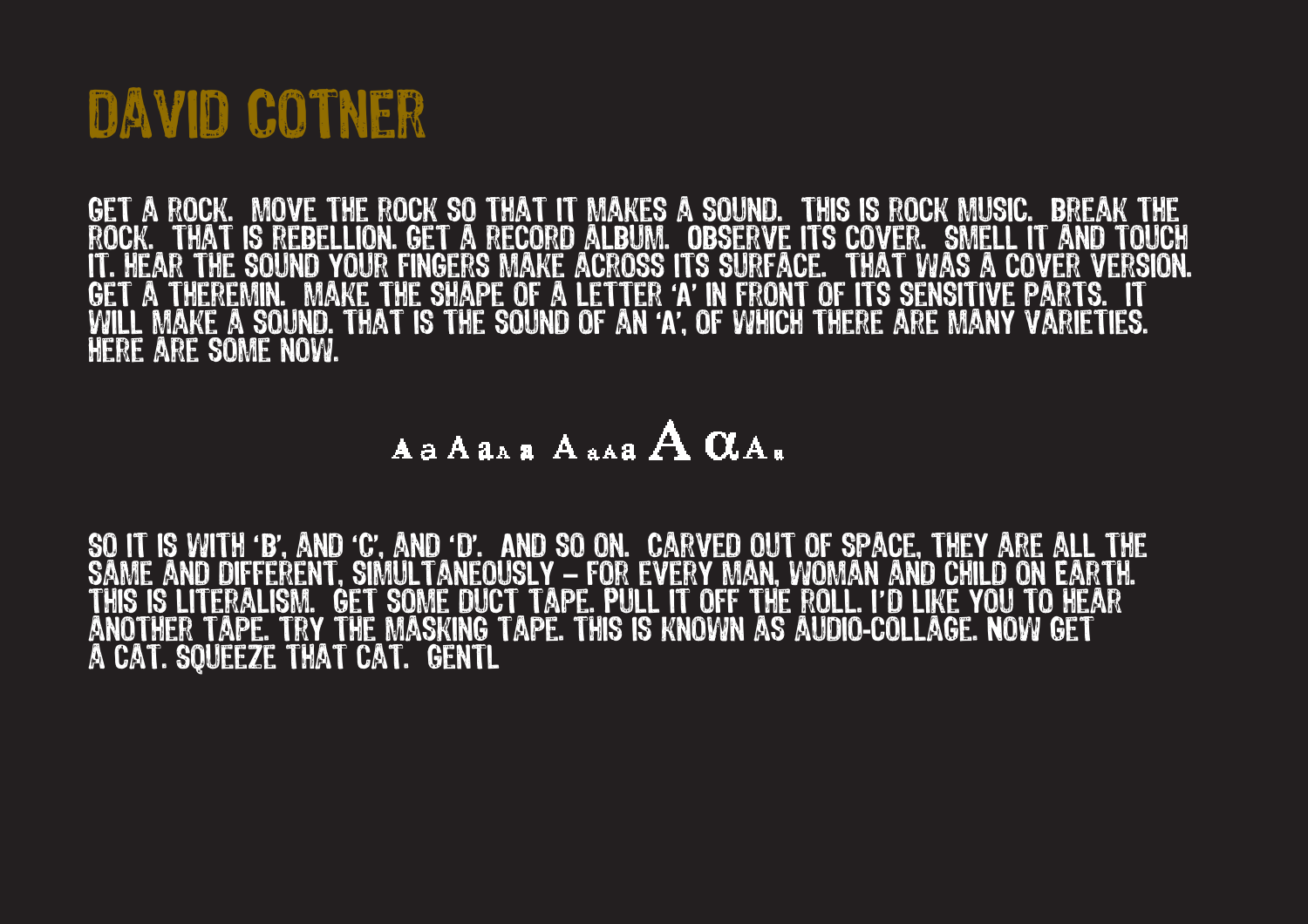![](_page_9_Picture_0.jpeg)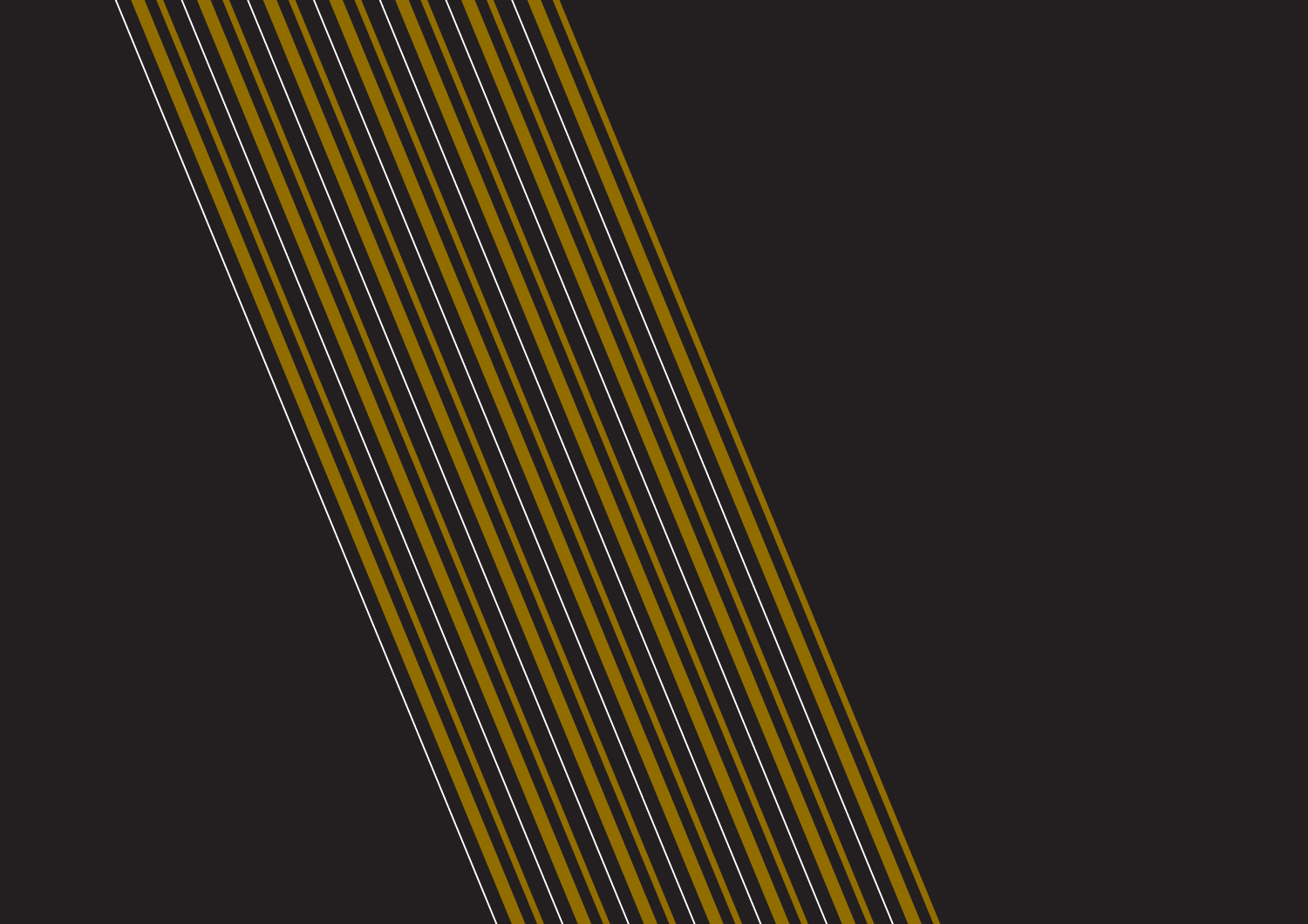#### Marcelo Aguirre

CNJHER NH-NID **eVery. HIER ANNOUNCE OF REMEM** DINNES. NONS. WISHES MD GHOUSHES UR <u>AT HEH. IN GHE MAEG ASCANDIGE CAMBER OF TOUR</u> <u>MND. HOLD YOUR ERRACH MD LIG GHIM FALL ALL</u> No ONCE SHOOCENNE. BLOUNNE NGTOE YOUNGELF. in such a WAY CHAG GH2 iNG2ANAL A2SONANG2 COMES OUS CHUNDERNE CHROUER YOUR PORES PURIFUND. FINNALL YOUNG JUST M TIME DK

H > NG +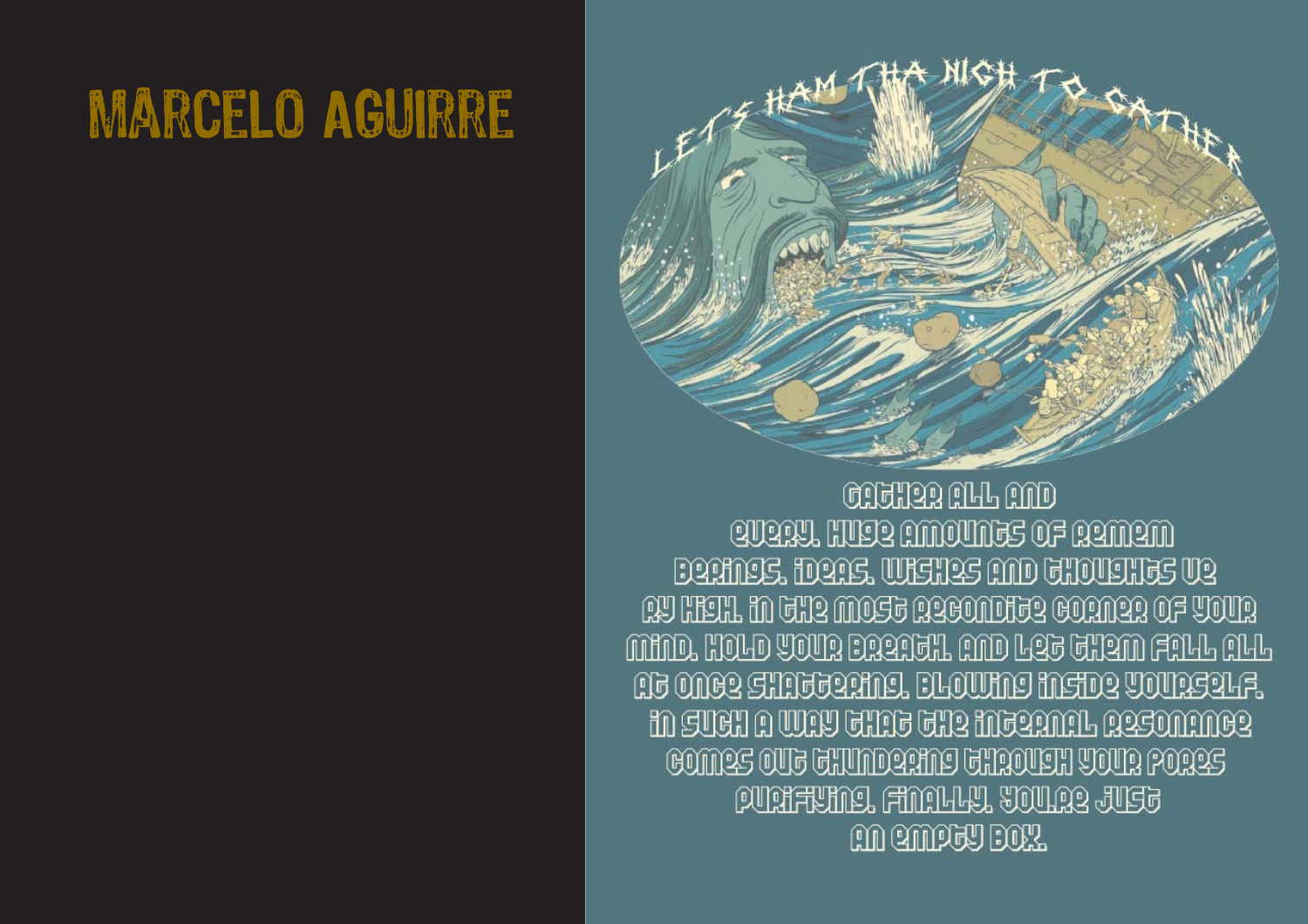![](_page_11_Picture_0.jpeg)